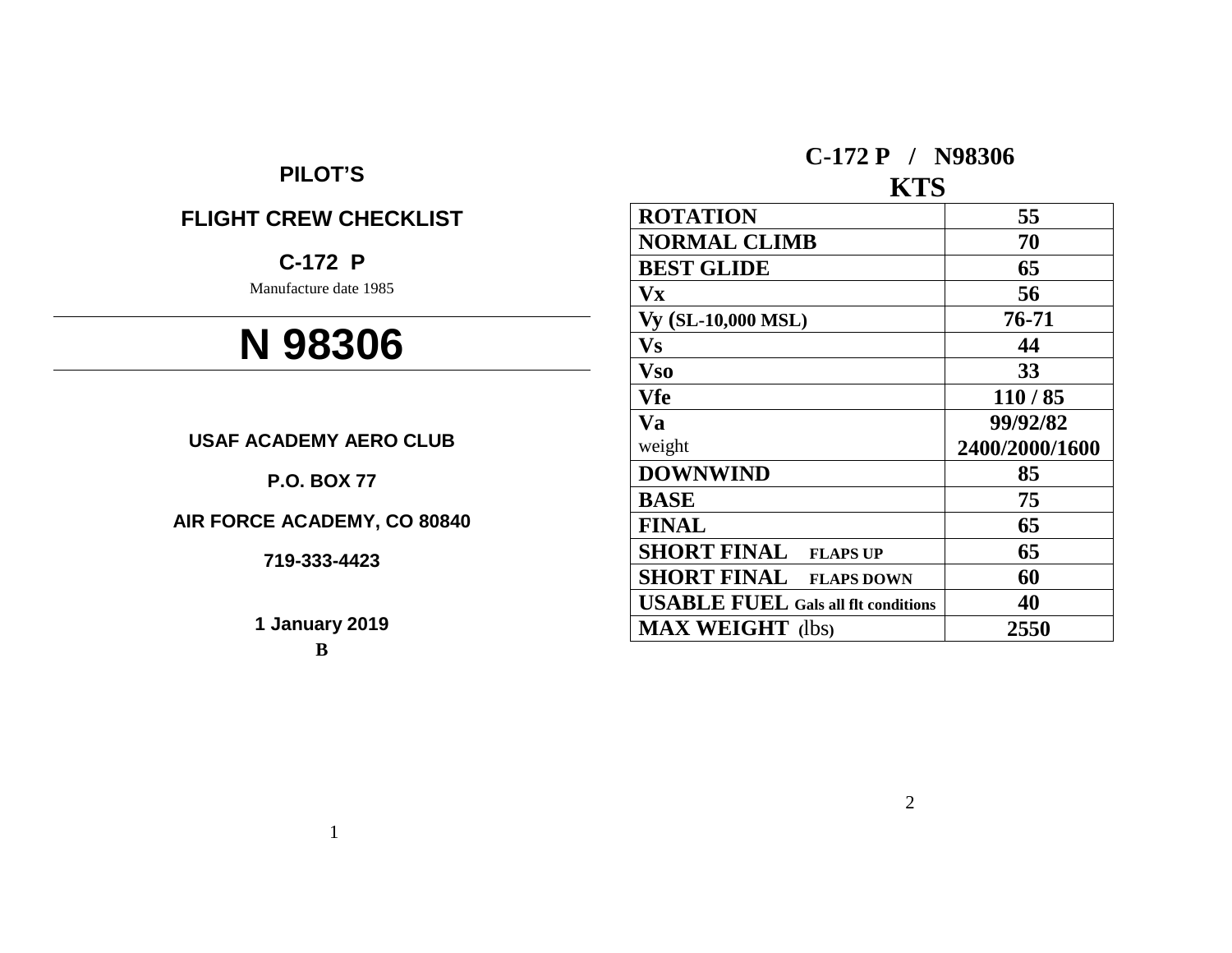## **INTERIOR INSPECTION**

| 2. Hobbs & Engine Tach readings ------------------ VERIFY        |  |
|------------------------------------------------------------------|--|
| 3. Required Documents ----------------------------- ON BOARD     |  |
| 4. CO Detector Exp. Date & Color ------------------- CHECK       |  |
| 5. Avionics Master Switch ---------------------------------- OFF |  |
|                                                                  |  |
|                                                                  |  |
|                                                                  |  |
| 9. Control Wheel Lock ------------------------------- REMOVE     |  |
|                                                                  |  |
|                                                                  |  |
|                                                                  |  |
|                                                                  |  |
| 14. Avionics Cooling Fan ----------------- CHECK AUDIBLY         |  |
|                                                                  |  |
|                                                                  |  |
| 17. Landing Light ------------------------ CHECK, THEN OFF       |  |
| 18. Pitot Heat ------------------------------- CHECK, THEN OFF   |  |
| 19. Nav/Beacon/Strobe Lights --------- CHECK, THEN OFF           |  |
|                                                                  |  |
|                                                                  |  |
| 22. Alternate Static Air ------------------ CHECK, THEN OFF      |  |
| 23. Elevator Trim ------------------------- SET FOR TAKE OFF     |  |
|                                                                  |  |

## **EXTERIOR INSPECTION**

## **LEFT SIDE**

| 2. Baggage Door ------------------------- CLOSED & LOCKED    |  |
|--------------------------------------------------------------|--|
|                                                              |  |
| 4. Left Fuselage & Bottom ------------------------ CONDITION |  |

## **EMPENNAGE**

## **LEFT SIDE**

| 1. Vertical Stabilizer ----------------------------- CONDITION    |  |
|-------------------------------------------------------------------|--|
| 2. Horizontal Stabilizer --------------------------CONDITION      |  |
|                                                                   |  |
| • Movement & Stops ---------------------------- CHECK             |  |
| • Security (cable & hinges) --------------------- CHECK           |  |
|                                                                   |  |
| 5. VOR Antenna ---------------------------------- CONDITION       |  |
|                                                                   |  |
| • Movement & Stops ------------------------------- CHECK          |  |
| Security (cable & hinges) ----------------------- CHECK           |  |
| <b>7. Tie Down ----------------------------------- DISCONNECT</b> |  |

## **RIGHT SIDE**

| • Movement & Stops -------------------------------- CHECK       |  |
|-----------------------------------------------------------------|--|
| • Security (cable $\&$ hinge) -------------------------- CHECK  |  |
| • Trim Tab (alignment) --------------------------- CHECK        |  |
| 9. Vertical Stabilizer ------------------------------ CONDITION |  |
| 10. Horizontal Stabilizer -------------------------- CONDITION  |  |
|                                                                 |  |
|                                                                 |  |

## **RIGHT MAIN LANDING GEAR**

| 3. Tire Condition & Inflation ------------------------- CHECK |  |
|---------------------------------------------------------------|--|
| 4. Wheel Hub Nut & Pin ------------------------------ CHECK   |  |
|                                                               |  |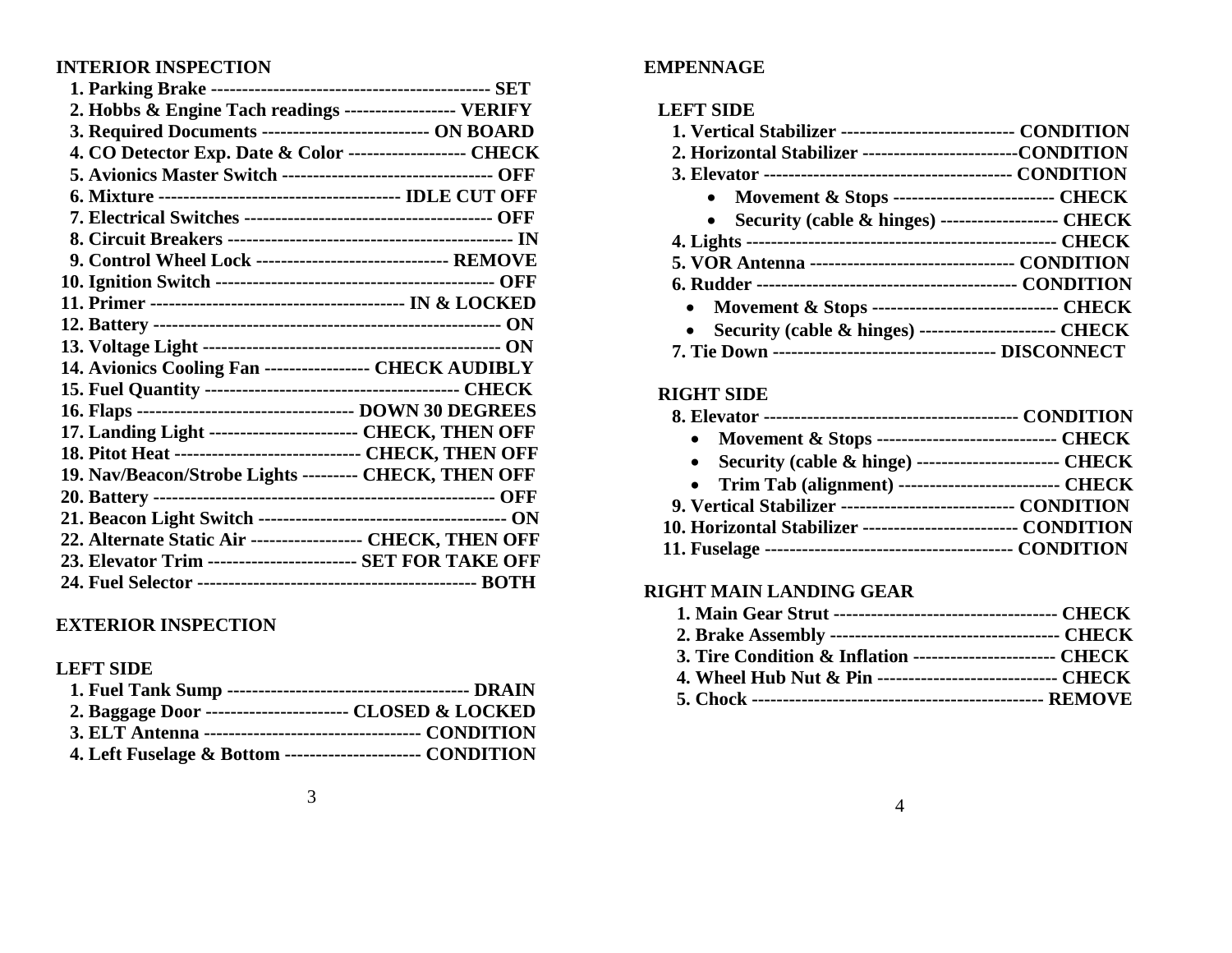## **RIGHT WING**

| 2. Flap -------------------------- CONDITION & MOVEMEN      |
|-------------------------------------------------------------|
| Tracks & Roller------------------------ CONDITION           |
| <b>Control Rod --------------------------------- SECURE</b> |
| 3. Aileron -------------------- CONDITION & MOVEMENT        |
| • Hinges & Control Rod -------------------- SECURE          |
| 4. Left Wing Tip & Lights --------------------- CONDITION   |
|                                                             |
| 6. Under Surface of Wing & Strut ----------- CONDITION      |
|                                                             |
| 8. Fuel Quantity ------------------------- CHECK VISUALLY   |
|                                                             |
| 10. Top of Wing & Antennas ------------------- CONDITION    |
|                                                             |

## **NOSE**

| 1. Windshield ------------------------ CONDITION & CLEAR         |
|------------------------------------------------------------------|
| 2. Cowling Fasteners ---------------------------------- SECURE   |
|                                                                  |
|                                                                  |
| 5. Fuel Strainer Knob -------------------- PULL 4 SECONDS        |
|                                                                  |
| 7. Spinner & Propeller --------------------------- CONDITION     |
| 8. Engine Cooling Air Inlets ---------------------------- CLEAR  |
|                                                                  |
| 10. Carburetor Air Filter ------------------------ CONDITION     |
| 11. Nose Gear Strut --------------------------------EXTENTION 3" |
| • Steering Rods ---------------------------------- SECURE        |
| Shimmy Dampener --------------------- CONDITION                  |
| 12. Tire Inflation & Condition ------------------------ CHECK    |
|                                                                  |
|                                                                  |
|                                                                  |
|                                                                  |

## **LEFT WING**

| 1. Fuel Quantity --------------------------- CHECK VISUALLY       |
|-------------------------------------------------------------------|
|                                                                   |
| 3. Top of Wing & Antennas ------------------------ CONDITION      |
|                                                                   |
|                                                                   |
|                                                                   |
| 7. Stall Warning Horn Vent -------------------------------- CLEAR |
|                                                                   |
|                                                                   |
| 10. Under Surface of Wing & Strut ---------------- CONDITION      |
| 11. Wing Leading Edge ------------------------------ CONDITION    |
|                                                                   |
| 13. Aileron ----------------------- CONDITION & MOVEMENT          |
| hinges & control rod ----------------------------- SECURE         |
| 14. Flap ---------------------------------- CONDITION & SECURE    |
| track & roller ------------------------------- CONDITION          |
|                                                                   |
|                                                                   |

## **LEFT MAIN LANDING GEAR**

| 3. Tire Inflation & Condition ------------------------------ CHECK |  |
|--------------------------------------------------------------------|--|
| 4. Wheel Hub Nut & Pin ---------------------------------- CHECK    |  |
|                                                                    |  |
| 6. Aircraft ---------------------------- ROLL FORWARD 1 FOOT       |  |
|                                                                    |  |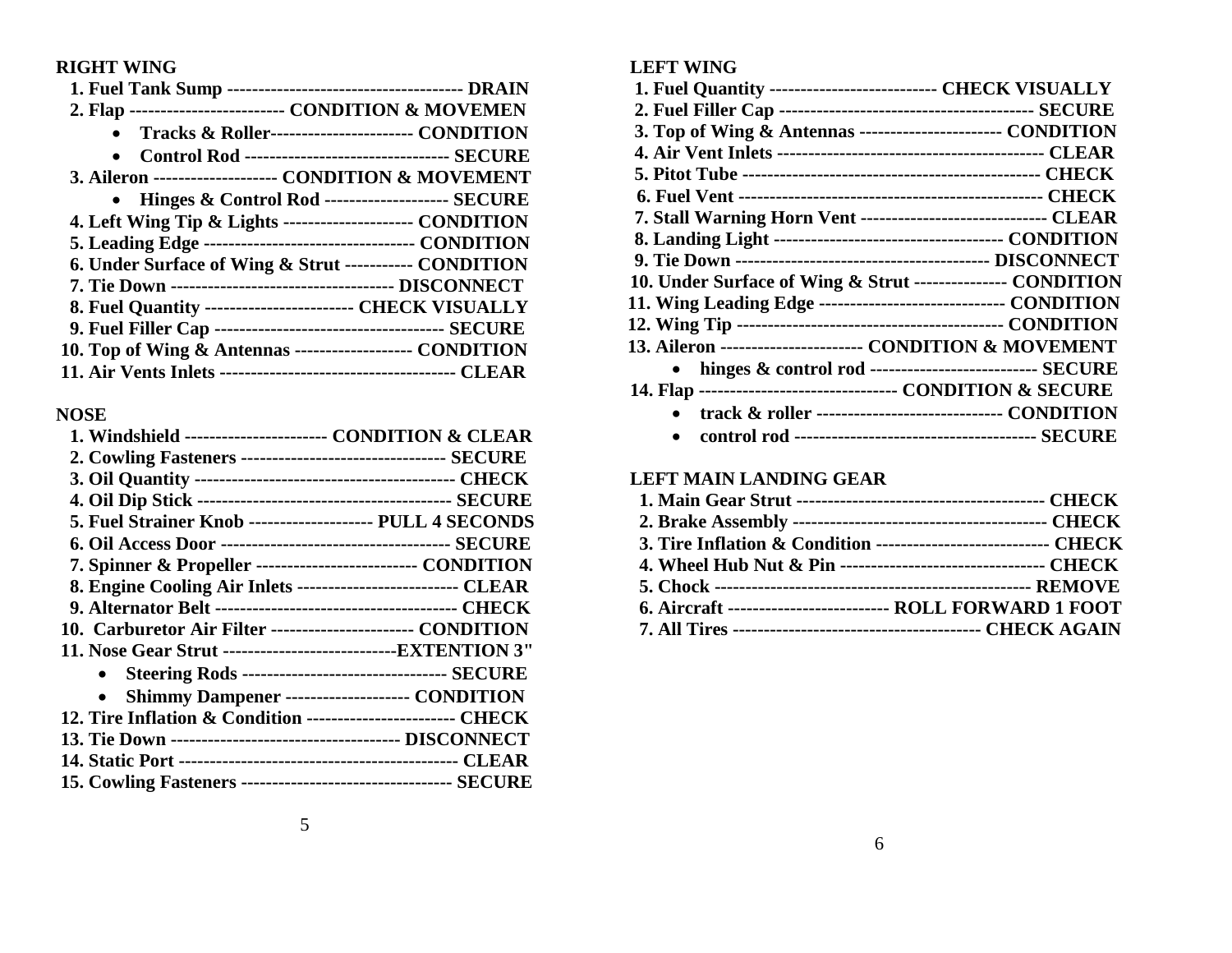#### **PASSENGER BRIEFING**

- **1. Use of Seat Belt & Shoulder Harness**
- **2. Operation of Fresh Air Vents**
- **3. Latching of Doors & Windows**
- **4. Location of Exits**
- **5. Location of Survival Equipment**
- **6. Emergency Procedures**

## **BEFORE STARTING ENGINE**

| 1. Seats & Seat Belts -------------------- ADJUST & SECURE |  |
|------------------------------------------------------------|--|
| 2. Flight Controls ------------------------ FREE & CORRECT |  |
|                                                            |  |

## **NORMAL START**

| 2. Throttle ---------------- PUMP ONCE, THEN OPEN 1/8" |
|--------------------------------------------------------|
|                                                        |
|                                                        |
|                                                        |
|                                                        |
|                                                        |

• **release when engine starts if engine fails to start within 10 blades, stop cranking and allow starter to cool for 2 minutes.**

| HOT START ===========================<br>________ |  | _________ |  |
|---------------------------------------------------|--|-----------|--|
|                                                   |  |           |  |

| 2. Throttle ------------------------------ Pump Once, OPEN 1"   |  |
|-----------------------------------------------------------------|--|
|                                                                 |  |
|                                                                 |  |
|                                                                 |  |
|                                                                 |  |
|                                                                 |  |
| 9. Oil Pressure / Suction ------------------------------- CHECK |  |
| 10. Ammeter / Voltage Light ------------------- CHECK / OUT     |  |

## **AFTER ENGINE START**

| 4. Mixture ------------------------- LEAN 1" (above 3000' MSL) |
|----------------------------------------------------------------|
|                                                                |
|                                                                |
| 7. ATIS / ASOS ---------------- WEATHER/RUNWAY INFO            |

#### **TAXI**

- **1. Obtain Taxi Clearance or announce on CTAF**
- **2. Toe Brakes ---------------------------------------------- CHECK 3. Control Surfaces --------- (according to wind) POSITION**
- **4. Flight Instruments ------------------------------------ CHECK**

#### **RUN UP**

| 3. Mixture -------------------------- LEAN FOR MAX POWER       |
|----------------------------------------------------------------|
| Above 3000' MSL                                                |
| 4. Suction / Engine Instrument ------------------------- CHECK |
|                                                                |
| <b>Alternator OFF</b>                                          |
| <b>Check ammeter discharge, Voltage Light ON</b>               |
| <b>Alternator ON</b>                                           |
| <b>Check ammeter charge, Voltage Light OUT</b>                 |
|                                                                |
|                                                                |
| Check right first, 125 max drop / 50 max diff.                 |
| 8. Throttle ---------------- IDLE CHECK, THEN 1000RPM          |
| smooth engine-e operation                                      |
| idle rpm                                                       |
| oil pressure                                                   |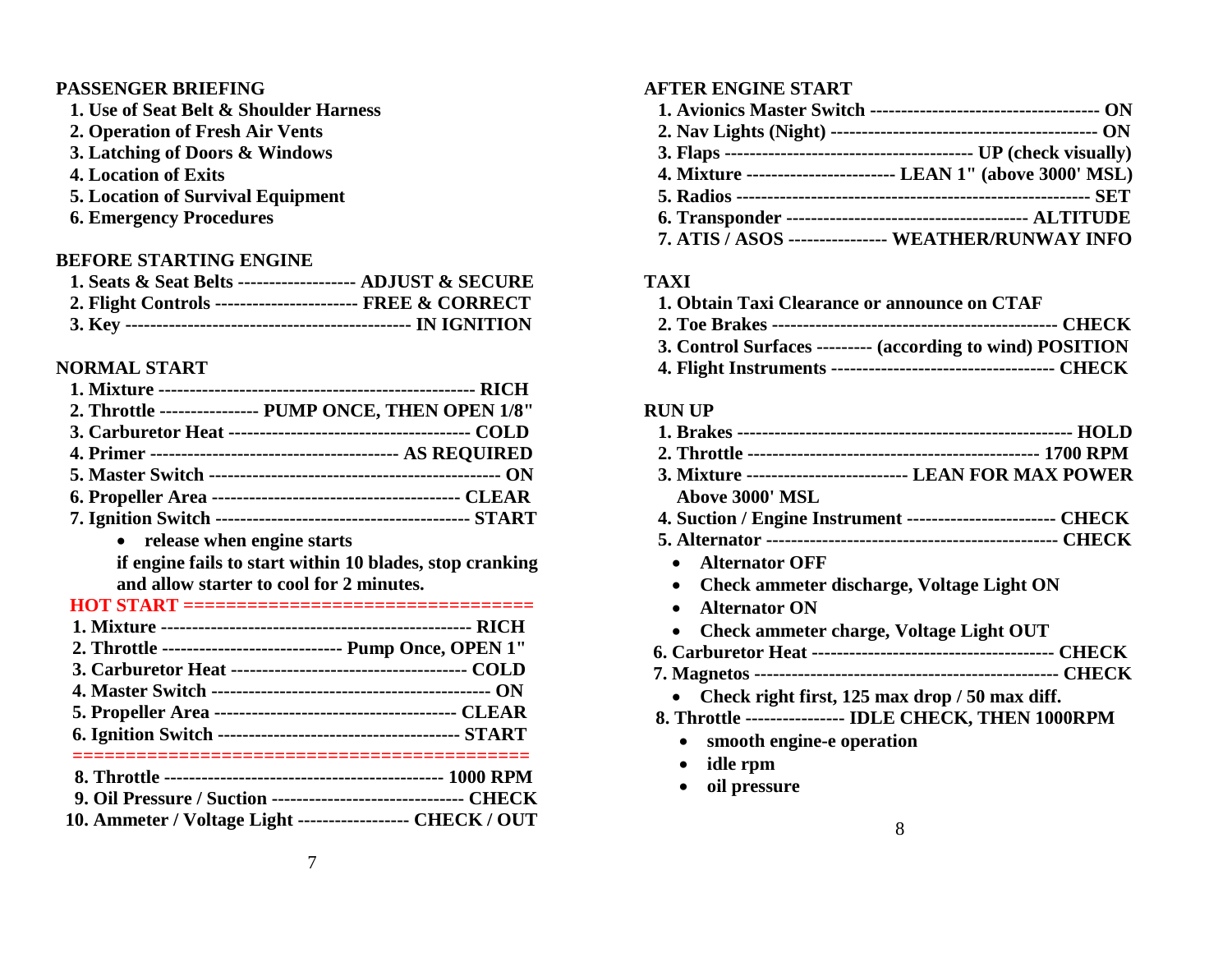| 9. Mixture ------------------------ ENRICHEN 1 FULL TURN         |
|------------------------------------------------------------------|
| 10. Flight Instruments --------------------------- CHECK & SET   |
| 11. Nav Instruments --------------------------------- SET COURSE |
| 12. Departure Procedure -------------------------------- REVIEW  |
| 13. Emergency Procedures ------------------------------ REVIEW   |
| 14. Doors & Windows ------------------ CLOSED & LOCKED           |

#### **BEFORE TAKEOFF**

| 2. Obtain take off clearance or announce on CTAF |  |
|--------------------------------------------------|--|

#### **NORMAL TAKEOFF**

| 4. RPM 2300 / Oil Pressure / Airspeed -------------- CHECK |  |
|------------------------------------------------------------|--|
|                                                            |  |
|                                                            |  |

#### **SHORT FIELD TAKEOFF**

| 5. RPM 2300 / Oil Pressure ------------------------------ CHECK |
|-----------------------------------------------------------------|
|                                                                 |
| 7. Elevator Control--------------------- SLIGHTY TAIL LOW       |
|                                                                 |
| • until obstacles are cleared, then climb at Vy-70              |
| 9. Flaps --------------------- RETRACT INCREMENTALLY            |

#### **SOFT FIELD TAKEOFF**

- **1. Wing Flaps ------------------------------------------------------ 10**
- **2. Carburetor Heat ----------------------------------------- COLD**
- **3. Brakes ---------------------------------------- DO NOT APPLY**
- **4. Throttle as necessary to keep rolling**
- **5. Elevator Control ---------------------------------FULL BACK**
- **6. Throttle -------------------------------------------- FULL OPEN**
	- **when aligned with the runway**
- **7. Elevator Control --------------------------------------- RELAX**
	- **after nose wheel is clear of the ground**
- **8. RPM 2300 minimum / oil pressure / airspeed**
- **9. When Airborne Level off immediately and accelerate** 
	- **using ground effect, climb at Vx-56 until obstacles are cleared, then climb at Vy-70**

#### **10. Flaps --------------------- RETRACT INCREMENTALLY**

#### **ENROUTE**

#### **CLIMB**

| 4. RPM / Oil Pressure / Temp --------------------------- CHECK |  |
|----------------------------------------------------------------|--|
|                                                                |  |
|                                                                |  |

#### **CRUISE**

- **1. Throttle -----------------------------------------2100-2700RPM**
	- **No more than 75% power refer to POH**
- **2. Mixture ------------------------------ LEAN AS REQUIRED**
	- **WARNING: Improper leaning procedures will greatly reduce endurance**
- **3. Trim ---------------------------------------------------- ADJUST**
- **4. Engine Instruments ---------------------------------- CHECK**
- **5. Flight Instruments ----------------------------------- CHECK**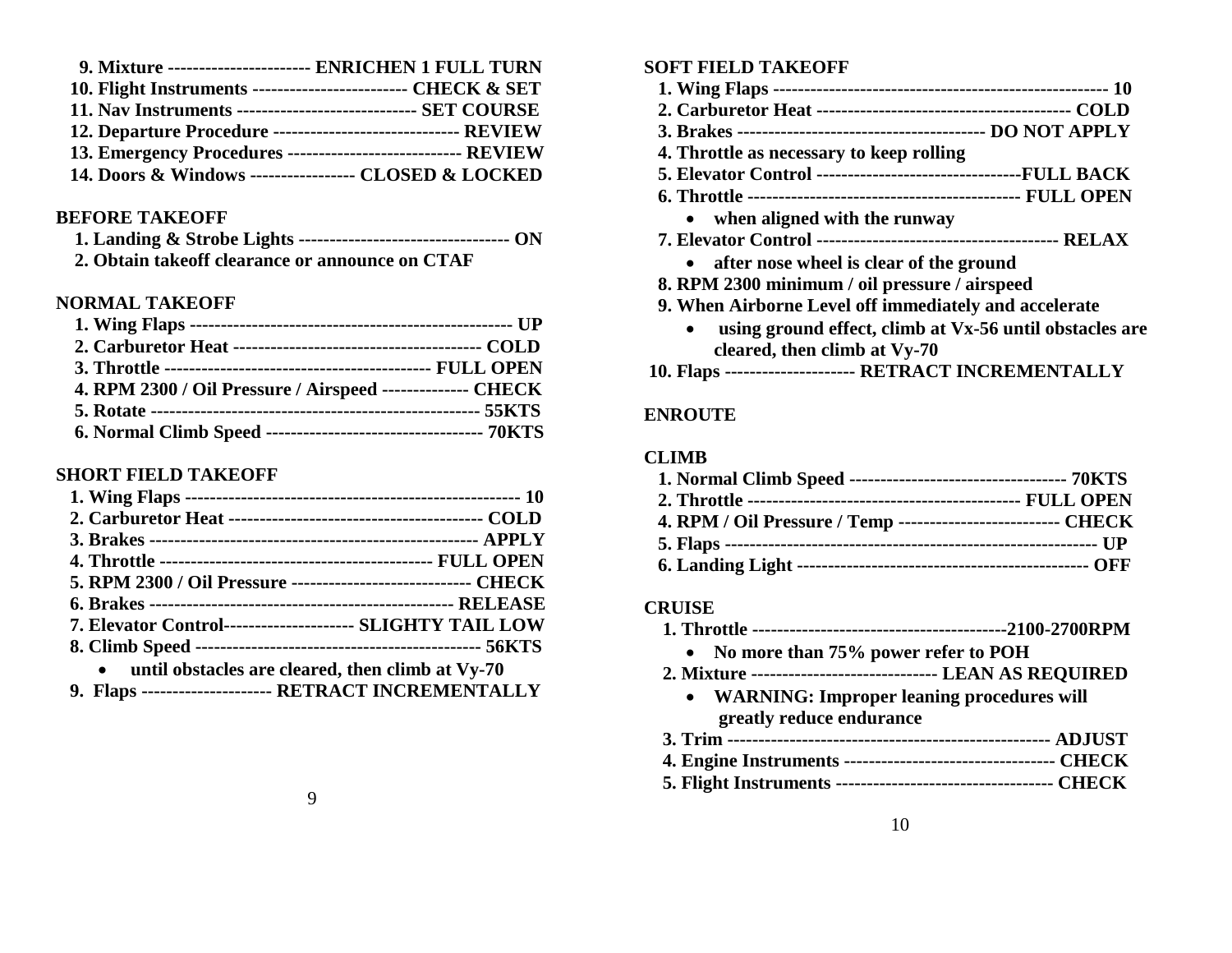#### **DESCENT**

| 2. Carburetor Heat ------------------------------ AS REQUIRED  |  |
|----------------------------------------------------------------|--|
|                                                                |  |
| 4. Mixture ---------------------------------- RICH AS REQUIRED |  |

## **LANDING**

## **BEFORE LANDING**

| 4. Mixture -------------------------------- RICH AS NECESSARY   |  |
|-----------------------------------------------------------------|--|
|                                                                 |  |
| 6. Seat Belt & Shoulder Harness ------------------------ FASTEN |  |

## **NORMAL LANDING**

| $--- 60KTS$ (flaps down)                                  |
|-----------------------------------------------------------|
| 2. Touchdown -------------------- ON MAIN WHEELS FIRST    |
| 3. Landing Roll --------- LOWER NOSE WHEEL GENTLY         |
| 4. Braking ----------------------------- MINIMUM REQUIRED |

## **GO-AROUND**

| 4. Establish Climb Attitude --------------------------------- Vy-70 |  |
|---------------------------------------------------------------------|--|
| 5. Flaps ---------------------- RETRACT INCREMENTALLY               |  |

## **TOUCH AND GO**

## **SHORT FIELD LANDING**

|                                                          | $--- 60KTS$ (flaps down) |
|----------------------------------------------------------|--------------------------|
|                                                          |                          |
| 3. Touchdown ------------------------- MAIN WHEELS FIRST |                          |
|                                                          |                          |
|                                                          |                          |

#### **SOFT FIELD LANDING**

|                                                           | $---60KTS$ (flaps down) |
|-----------------------------------------------------------|-------------------------|
|                                                           |                         |
| To touchdown on main wheel as softly as possible          |                         |
| 3. Landing Roll --------- LOWER NOSE WHEEL GENTLY         |                         |
| • As late as possible                                     |                         |
| 4. Elevator Control -------- (speed permitting) FULL BACK |                         |
|                                                           |                         |
|                                                           |                         |
| <b>AFTER LANDING</b>                                      |                         |
|                                                           |                         |

**4. Obtain Taxi Clearance or Announce of CTAF**